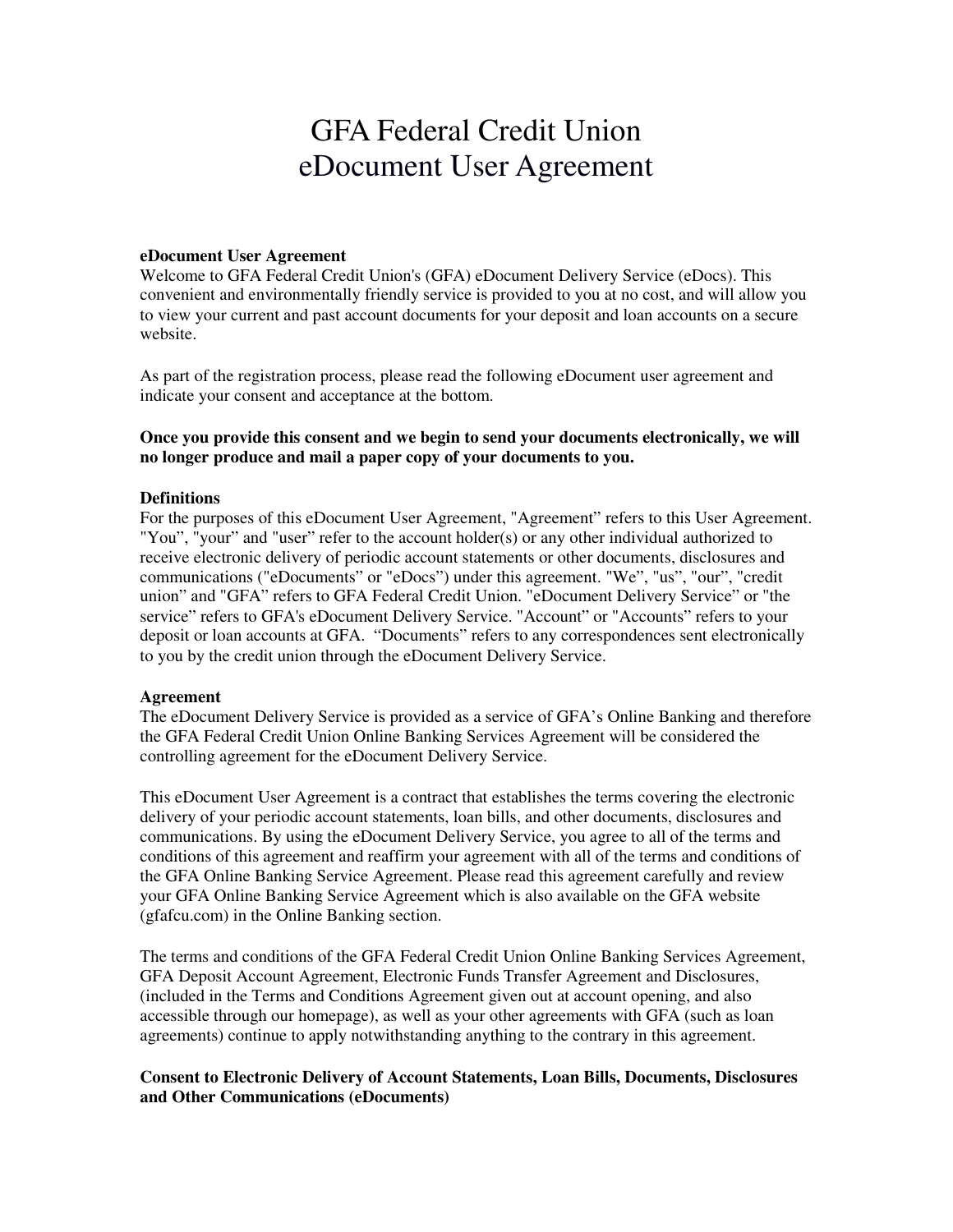When you sign up for eDocs, you agree that all of your accounts that produce statements, bills, or notifications which are accessible in the eDocument Delivery Service, now or in the future, will be delivered electronically when available. Your electronic statements will contain the same content as the paper version that you have been receiving. The choice (paper or eDocuments) that is recorded on our system on the day the statement or bill is generated will be the only statement method used to deliver that month's statement(s) or bill.

In addition, when you sign up for our eDocument Delivery Service through GFA's Online Banking, you further agree that other documents, disclosures, notifications and communications related to any or all of your deposit or loan accounts with GFA may also be sent to you electronically via the eDocument Delivery Service.

## **Email Notification of Document Availability**

We will send an email to the email address that you have on file in the "User Options" feature in GFA's Online Banking to advise you when your eDocument is available for viewing.

It is your responsibility to provide GFA with your current e-mail address in order for you to receive your monthly document. If you e-mail is returned undeliverable, we will attempt to contact you to obtain your correct information.

## **Account Documents**

Your eDocuments will be provided to you each month after enrollment, when available, for a maximum of twelve months. We encourage you to download or print a copy of your eDocuments for your own personal retention. To access your eDocuments, simply log into GFA Online Banking and choose eDocuments.

If you request a paper copy of either your account statement, loan bill or any check referenced in an electronic document from us, we will provide a legible copy within a reasonable period of time. Applicable service charges may be assessed in accordance with GFA's Fee Schedule.

#### **Contacting Credit Union**

You may contact us at (978) 632-2542 or by email at gfa@gfafcu.com. You may also write us at GFA Federal Credit Union, P.O. Box 468, Gardner, MA 01440, ATTN: Member Resource Department

#### **Your Right to Terminate**

You may withdraw your consent to receive eDocuments by providing thirty (30) days written notice by postal delivery addressed to: GFA Federal Credit Union, P.O. Box 468, Gardner, MA 01440, ATTN: Member Resource Department

You may cancel this agreement if there is any change in the hardware or software required to access, download or retain documents or to otherwise utilize the service. No fee will be imposed for cancellation. Cancellation is effective thirty (30) days after GFA's receipt of your written notice of cancellation by postal delivery. Once effective, we will begin sending you paper documents by regular mail. We suggest that you save and print a copy of the cancellation for your records. Cancellation shall not negate or nullify the legal effectiveness, validity or enforceability of documents provided to you prior to the effective date of cancellation.

#### **GFA's Right to Terminate**

GFA may also cancel this agreement and your access to eDocument Delivery Service for any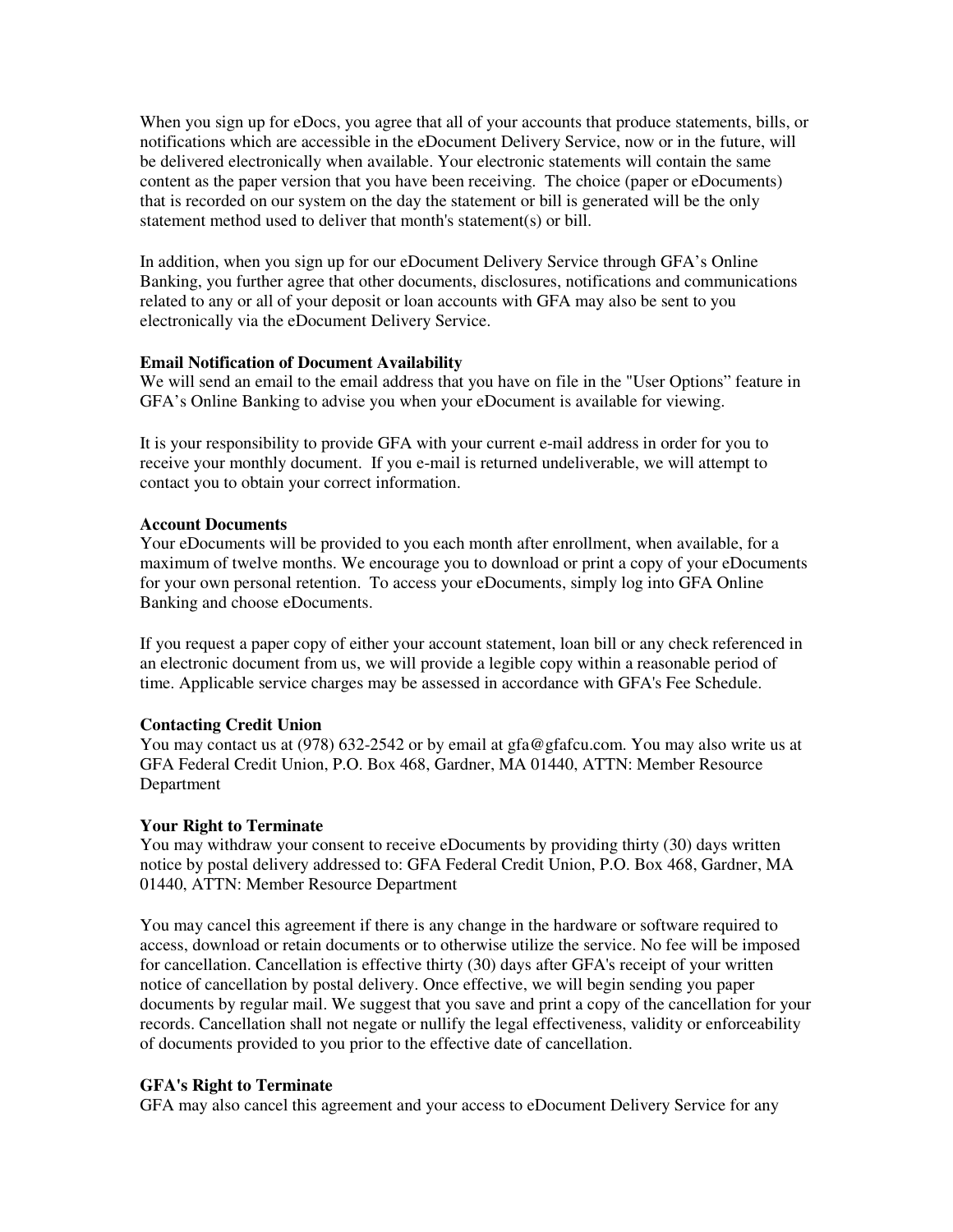reason. If GFA cancels this agreement, notice of cancellation and all future documents will be provided to you by postal delivery at the address as it appears on GFA records or as otherwise allowed or required by applicable law.

## **Warranty Disclaimer**

*GFA PROVIDES THE SERVICE "AS IS" WITHOUT ANY WARRANTY OF ANY KIND, EXPRESS OR IMPLIED, INCLUDING, WITHOUT LIMITATION, THE IMPLIED WARRANTIES OF MERCHANTABILITY, FITNESS FOR A PARTICULAR PURPOSE, NON INFRINGEMENT AND TITLE. WE DO NOT WARRANT THAT THE SERVICE IS ERROR-FREE, OR THAT ACCESS TO AND USE OF THE SERVICE WILL BE UNINTERRUPTED OR ERROR-FREE.*

## **Alterations and Amendments**

The terms of this Agreement, applicable fees, and service charges may be altered or amended by GFA from time to time. In such event, GFA shall send notice to you at either your email address on file or your address as it appears on GFA records. Any continuation of the Service after GFA sends you a notice of change will constitute your agreement to such change(s). Further, GFA may, from time to time, revise or update the GFA program, services, and/or related material(s) rendering prior versions obsolete. Consequently, GFA reserves the right to terminate this Agreement as to all such prior versions of the GFA programs, services, and/or related material(s) and to limit access to GFA's more recent versions and updates.

# **Governing Law**

The laws of the Commonwealth of Massachusetts and applicable Federal laws and regulations shall govern this Agreement.

# **Security**

You understand the importance of your role in preventing misuse of your accounts and you agree to promptly examine your eDocuments.

#### **Agreement & Acceptance**

By agreeing to have your statements, loan bills, disclosures, notifications and documents sent electronically, you also understand and agree:

- 1. To notify GFA immediately in writing at the address listed at the end of this agreement of any changes in your email address or any errors or complications relating to the electronic receipt of the above mentioned correspondence.
- 2. You are the authorized signer of the account. Your electronic signature, executed in conjunction with this User Agreement, shall be legally binding and any transaction performed pursuant to this agreement shall be considered authorized by you.
- 3. You are solely responsible for the cost and maintenance of such equipment and access to the internet.
- 4. You are responsible for the use, protection and confidentiality of your password and PIN, as well as other account numbers, account information, e-mail address information, and personal profile information. Any misuse or loss resulting from the misuse of this information is the responsibility of the user. You acknowledge that the Internet is